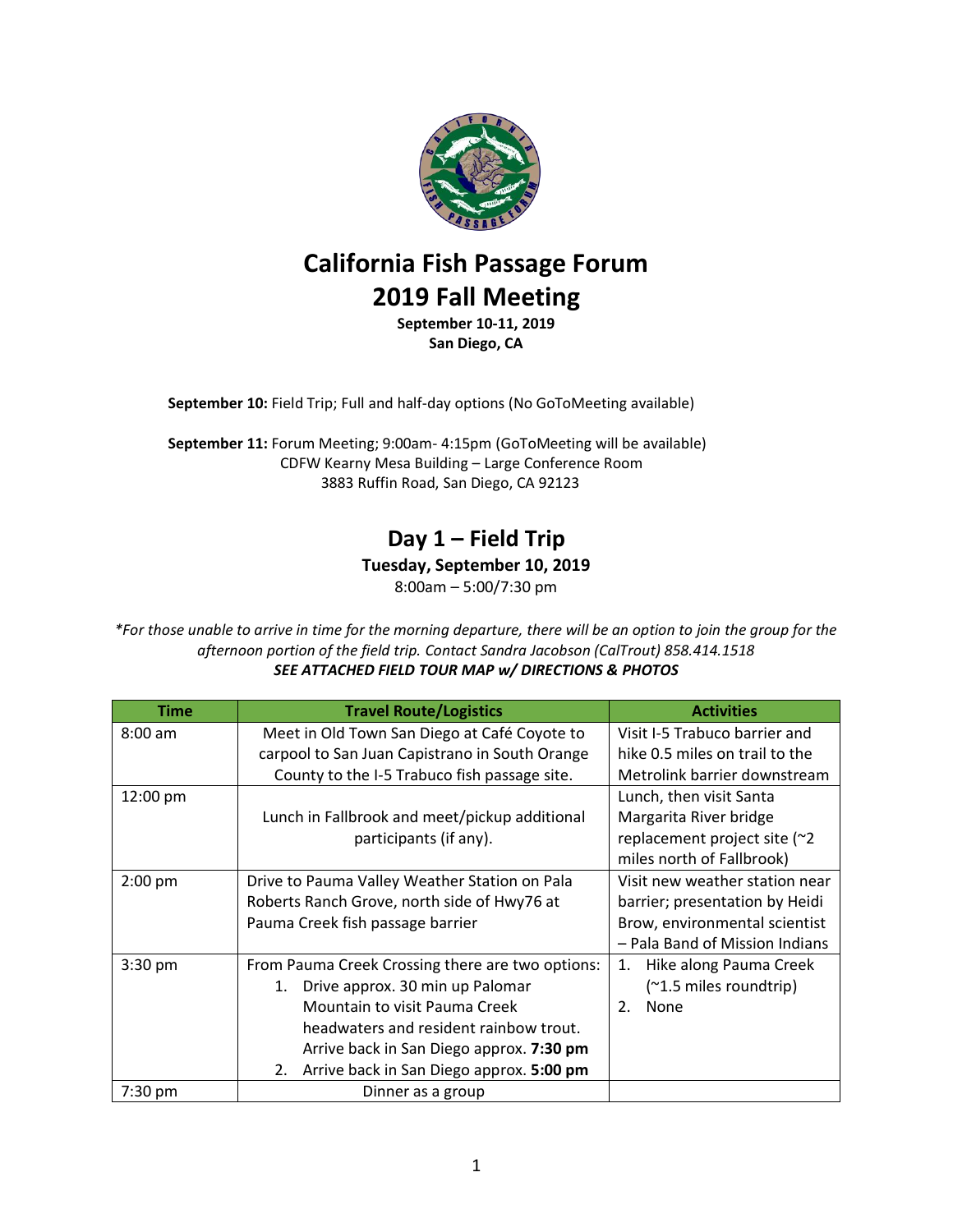## **Day 2 – Forum Meeting**

#### **Wednesday, September 11, 2019**

9:00am – 4:15 pm

CDFW Kearny Mesa Building – Large Conference Room 3883 Ruffin Road, San Diego, CA 92123

#### **Remote Access:** <https://global.gotomeeting.com/join/754304173> Call-in: (872) 240-3311 code: 754-304-173

| 9:00-9:15am   | <b>Welcome &amp; Introductions</b>                   | Alicia Marrs, CFPF              |
|---------------|------------------------------------------------------|---------------------------------|
|               |                                                      | <b>Bob Pagliuco, NMFS</b>       |
| 9:15-10:45am  | <b>Forum Administration</b>                          |                                 |
|               | <b>Member Updates (15 min)</b>                       | All                             |
|               | Forum Budget Update (10 min)                         | Stan Allen, PSMFC               |
|               | National NFHP Update (10 min)                        | Eric MacMillan, USFWS           |
|               | Forum-Funded Project Status Updates (10              | <b>Bob Pagliuco, NMFS</b>       |
|               | min)                                                 |                                 |
|               | 2019 Project Selection & NFHP Funding<br>$\bullet$   | Javier Lineras, USFWS           |
|               | Update (10 min)                                      |                                 |
|               | 2020 Funding Announcement & Process (10              | Alicia Marrs, CFPF              |
|               | min)                                                 |                                 |
|               | MSCG 2020 California Fish Passage Summit             | Alicia Marrs, CFPF              |
|               | <b>Brainstorming (15 min)</b>                        |                                 |
|               | Other Forum Business (10 min)                        | All                             |
| 10:45-11:15am | <b>Committee Work Plan Updates</b>                   |                                 |
|               | Committee chairs will review accomplishments and     |                                 |
|               | highlight upcoming activities.                       | <b>Bob Pagliuco, NMFS</b>       |
|               | Governance Committee (10 min)<br>$\bullet$           | Sandi Jacobsen, Caltrout & Alex |
|               | Science & Data Committee (10 min)<br>$\bullet$       | Jones, USFWS                    |
|               | Outreach & Education Committee (10 min)              | Alicia Marrs, CFPF              |
| 11:15-11:30am | Spring-run Chinook Salmon Stranding in Big Chico     | Krissy Atkinson, DWR            |
|               | <b>Creek's Iron Canyon (Butte County)</b>            |                                 |
|               | DWR will lead a discussion seeking the Forum's input |                                 |
|               | on long-term and short-term solutions to             |                                 |
|               | prevent/manage the situation if/when this arises in  |                                 |
|               | the future. Also discuss the value of enhancing      |                                 |
|               | passage and habitat on this stream vs making         |                                 |
|               | investments in the major spring run creeks.          |                                 |
| 11:30am-      | <b>Check Dam Removal in San Juan Creek Watershed</b> | Julie Donnell, USFS             |
| 12:15pm       |                                                      |                                 |
| 12:15-1:15pm  | LUNCH (on site)                                      |                                 |
| 1:15-2:00pm   | Santa Margarita River Conjunctive Use Project &      | <b>Brittany Struck, NMFS</b>    |
|               | Fish Passage at Lake O'Neil Diversion at Camp        |                                 |
|               | Pendelton                                            |                                 |